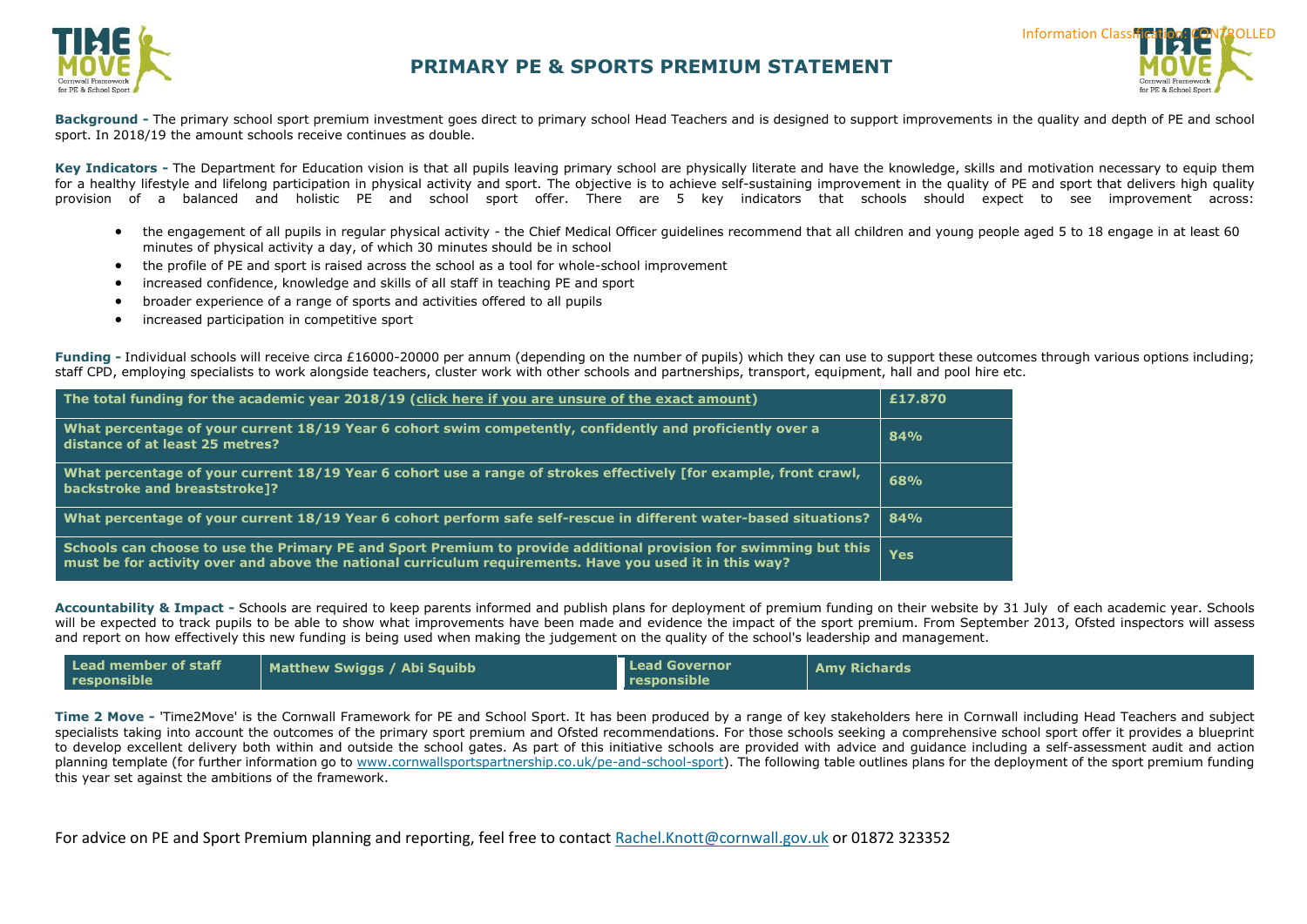



### **Top Tips For Evidencing Impact & Sustainability**

### **-Pupils PE/SS/PA participation & attainment:**

What difference has the school has seen on **pupils' PE, sport and physical activity participation and attainment** as a result of the funding? Give some specific examples as a result of your actions/expenditure (you don't need to do this for every point):

#### Quantitative:

- % increase of children taking part in active school clubs and/or community club attendance
- % increase of children taking part in competition (intra/inter)
- Number of new active clubs/activities
- Numbers of pupils benefitting from new targeted programs etc.
- % increase of physically literate pupils (using assessment tools)

#### Qualitative:

Improvement in attitudes towards PE/sport etc.

### **-Pupil/school whole school improvement** (Key Indicator 2):

What difference has the school has seen on pupil/whole school improvement as a result of the improved participation? This is the 'so what' of the increased physically active children – give some specific examples linked to increases in pupils PE/SS/PA participation & attainment (you don't need to do this for every point):

- Has increased participation in sports clubs increased children's confidence and self-esteem?
- Have targeted interventions for disengaged young people improved behaviour, communication skills, emotional resilience, mental health etc.?
- Have daily physical activity interventions improved focus, behaviour in lessons, attitude and readiness for learning?
- Has competition increased resilience, school pride, team work, communication, leadership skills, feelings of inclusivity etc.?
- Include general class/school improvements but also any specific examples of children who have particularly benefited

#### **-Sustainability:**

How these improvements will continue in the future without further funding. For example:

- Are ALL teachers confident and competent in delivering a high quality, balanced, broad, progressive PE curriculum and extracurricular sport/physical activity when the funding eventually disappears? Is knowledge cascaded to ALL staff following training? Have you bought resources that will last beyond the life of the funding and are ALL staff competent and confident in delivering them?
- Is there a culture/ethos of healthy active pupils = better learners? Are ALL staff, parents and governors bought into that concept? Do ALL staff, parents and governors buy into/support policies for active transport, active lessons etc.?
- Is there a diverse club/extra-curricular offer for ALL pupils of ALL abilities? Are external coaches sharing their knowledge with school staff so that this knowledge is not lost after the life of the funding? Are pupils encouraged/supported to join local community clubs so that they are more likely to continue being active after they've left school?
- Is there a diverse competition offer for ALL pupils (personal best, inter & intra)? Have competition structures been created to continue past the life of the funding?
- Make it clear… what is already sustainable and what are your next steps?

For advice on PE and Sport Premium planning and reporting, feel free to contact [Rachel.Knott@cornwall.gov.uk](mailto:Rachel.Knott@cornwall.gov.uk) or 01872 323352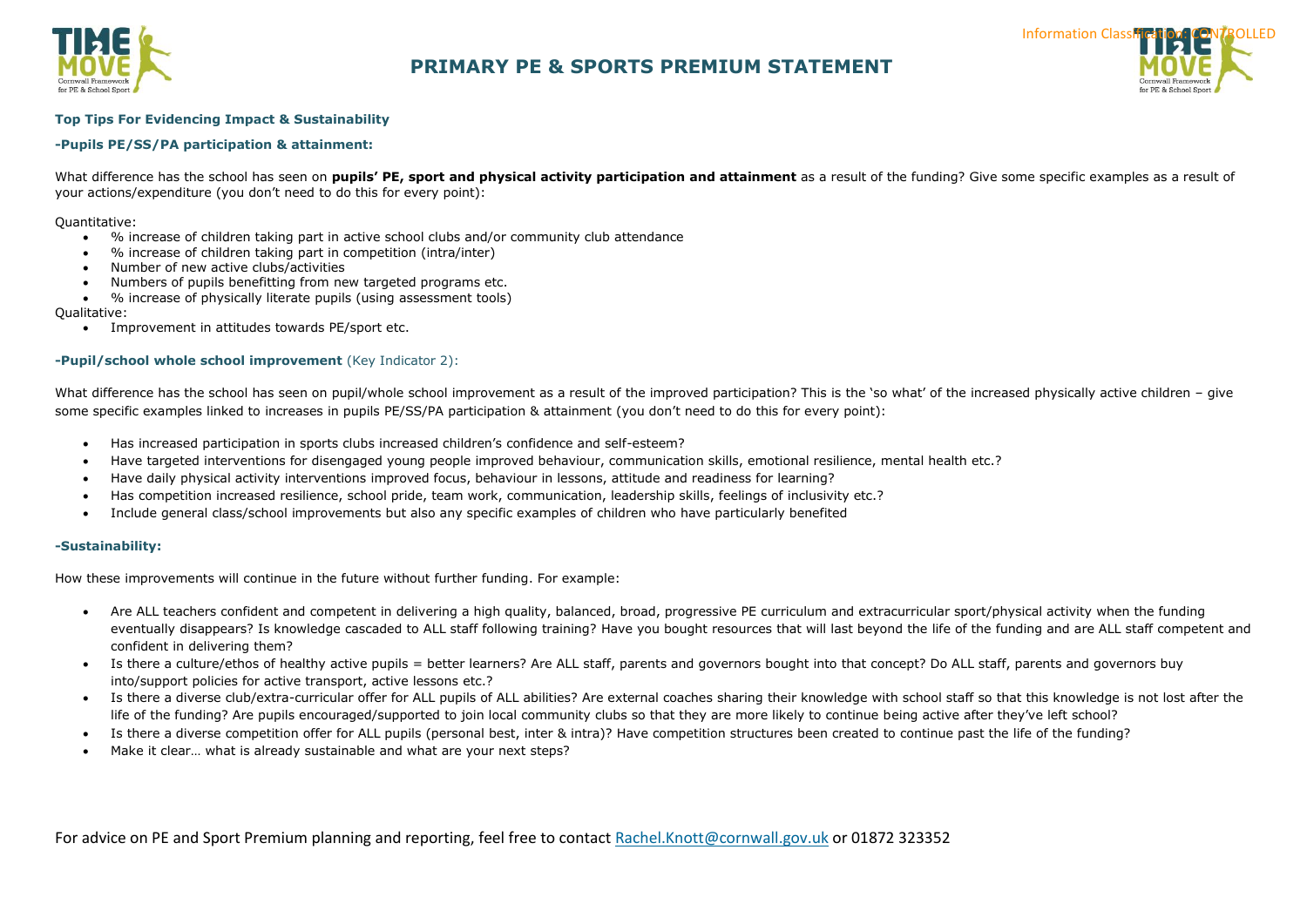



#### **-Example:**

[Full example version available here](https://sportengland.sharepoint.com/:x:/r/sites/Insight365/DRE/_layouts/15/Doc.aspx?sourcedoc=%7bbf83f43f-d641-4792-94eb-99cca0368ef2%7d&action=edit&activeCell=)

### **-Common mistakes/things to avoid:**

Planning expenditure:

- Don't be afraid to listen to what your pupils want pupil conferencing can be great for measuring impact
- Income/expenditure should match with no substantial underspend
- Avoid spend on capital projects e.g. Daily Mile track, changing rooms, outdoor classrooms, resurfacing etc.
- Don't be afraid to test new/innovative ideas if it doesn't work, what can be learned or improved on?

#### Reporting Impact/Sustainability:

- Must include swimming data: 25m, range of strokes and self-rescue
- Make it clear… what is intended impact? What is actual impact?
- Make it clear… show how your improvements have increased participation. And what affect this has had on your pupils and whole school.
- Make it clear... what is already sustainable and what are your next steps?
- Please upload your document to an obvious place on your website and name it 'PE & Sport Premium Report 19/20'
- Leave your plans for the last 3 years online

For more tools to support your planning and impact reporting, go to: <http://www.cornwallsportspartnership.co.uk/pe-and-school-sport/time-2-move/pe-sport-premium>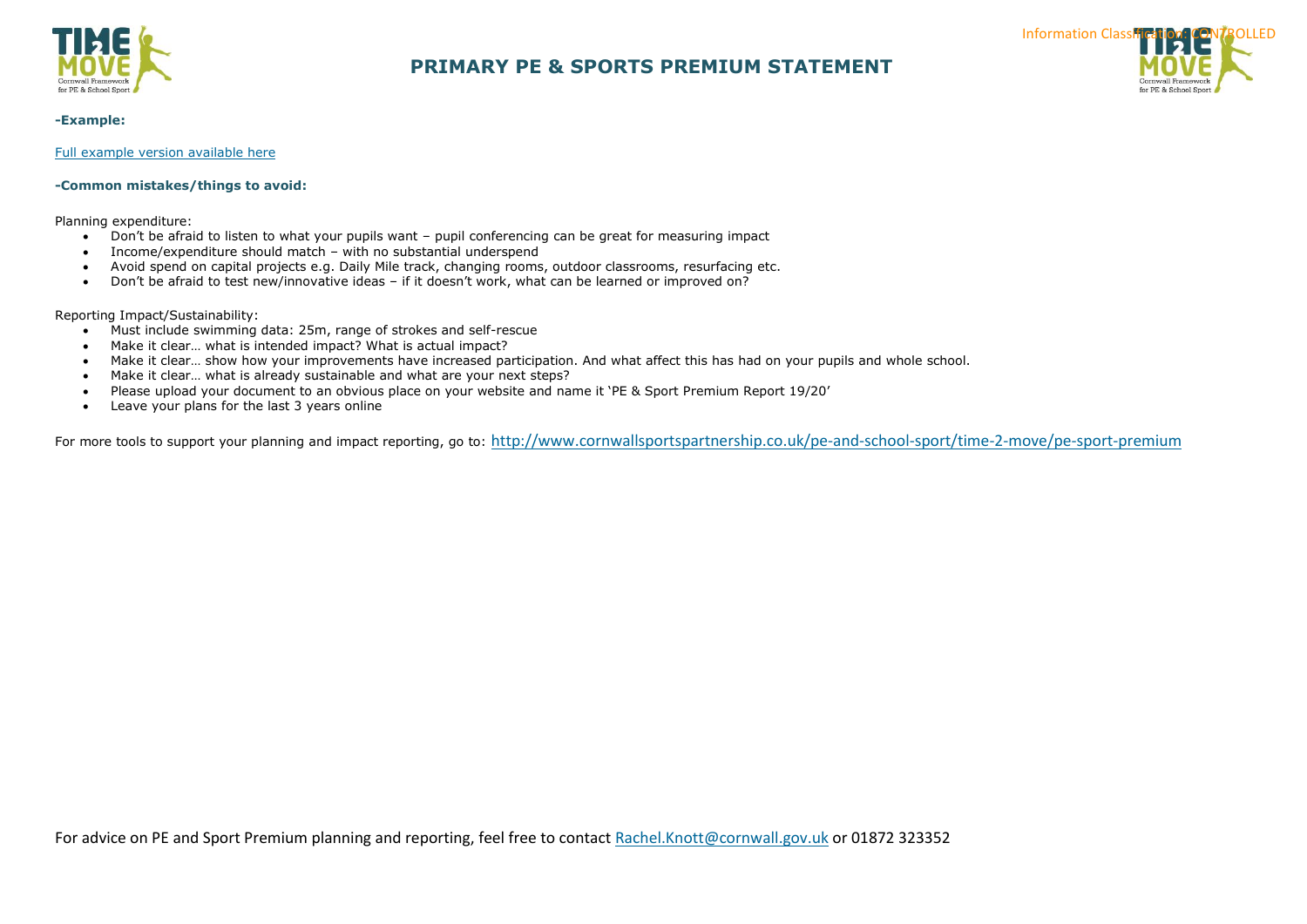



| <b>Area of Focus &amp;</b><br><b>Outcomes</b>                                                                   | <b>Actions</b><br>(Actions identified through self-review to improve<br>the quality of provision)                                                                                                                                                                                       | <b>Funding</b><br>-Planned spend<br>-Actual spend                                                            | <b>Impact</b><br>-On pupils PE/SS/PA participation<br>-On pupils PE attainment<br>-On pupil/school whole school<br><b>improvement</b> (Key Indicator 2)<br>-Any additional impact                                                                                                                                                                                                                                                                                                        | <b>Future Actions &amp;</b><br><b>Sustainability</b><br>-How will the improvements be<br>sustained<br>-What will you do next                                                                                                                                                  |
|-----------------------------------------------------------------------------------------------------------------|-----------------------------------------------------------------------------------------------------------------------------------------------------------------------------------------------------------------------------------------------------------------------------------------|--------------------------------------------------------------------------------------------------------------|------------------------------------------------------------------------------------------------------------------------------------------------------------------------------------------------------------------------------------------------------------------------------------------------------------------------------------------------------------------------------------------------------------------------------------------------------------------------------------------|-------------------------------------------------------------------------------------------------------------------------------------------------------------------------------------------------------------------------------------------------------------------------------|
| <b>Curriculum</b><br><b>Delivery</b><br>engage young people in a high quality,<br>broad and balanced curriculum | Use PE Passport Scheme to<br>ensure consistent approach<br>to PE teaching and ensure<br>skills are built upon.<br>Buy additional sports<br>equipment to facilitate<br>learning and for active<br>break times.<br>Elemental - water sports<br>Tennis coaching at Falmouth<br>Sports Club | £400<br>£604.78<br>£400 (the<br>rest is<br>paid by<br>parents)<br>£50 (the<br>rest is<br>paid by<br>parents) | Build upon last year so<br>staff can develop<br>their skill set and<br>confidence. Continue to<br>increase in the quality<br>of PE sessions<br>delivered by staff<br>across the school.<br>Greater pupil<br>participation in PE<br>with a broader range of<br>skills taught.<br>Continue to increase in<br>the quality of PE<br>sessions delivered by<br>staff across the<br>school. Children<br>develop and build upon<br>new skills.<br>Broader experience of a<br>range of sports and | Staff will be more<br>confident at<br>teaching and<br>assessing PE.<br>Continue to<br>develop/review the<br>quality and range<br>of physical<br>education the<br>school offers.<br>Reflect on speaker<br>and add to sports<br>board to remind<br>pupils of diverse<br>sports. |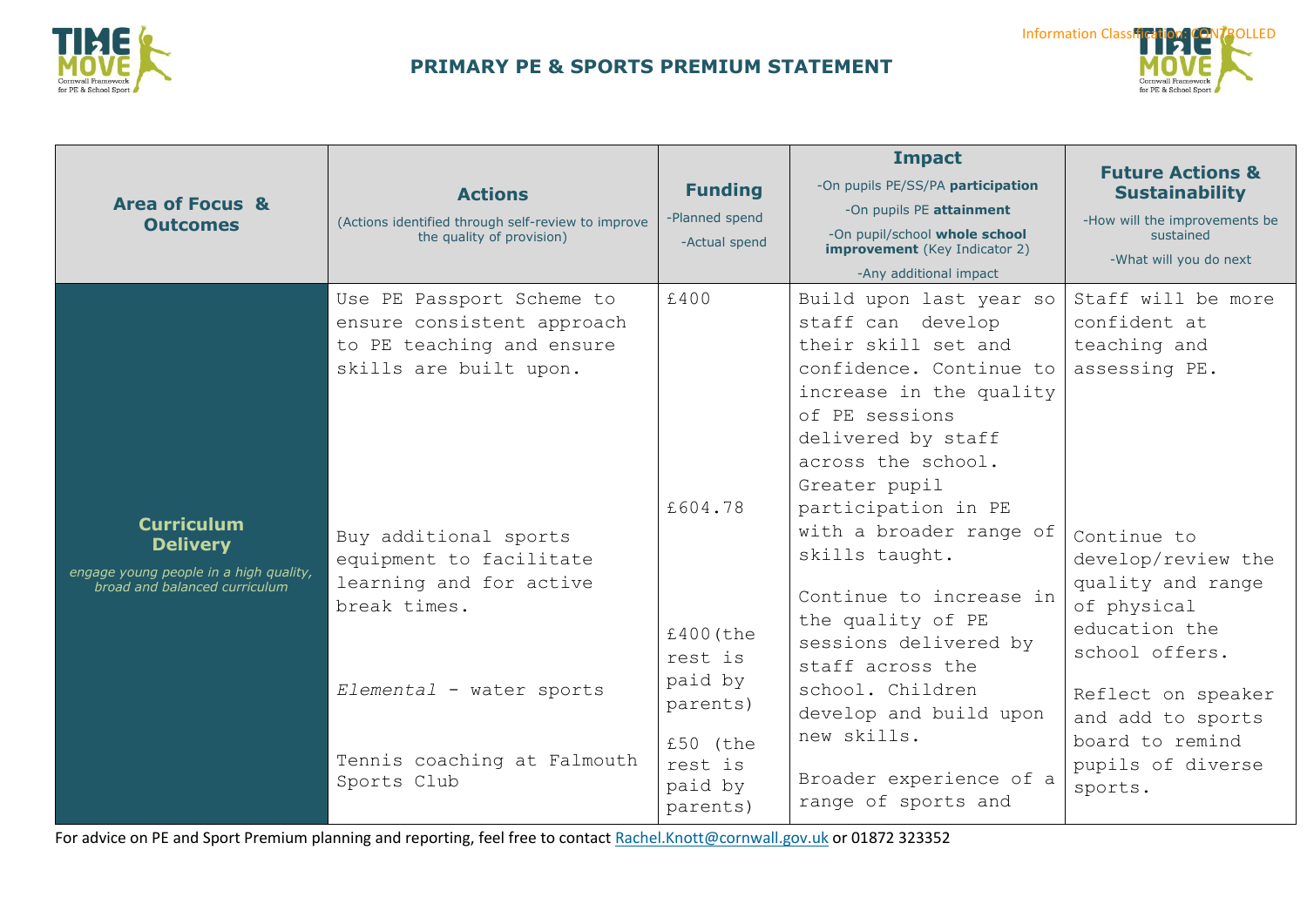



|                                                                                                                                                                                                                                         |                                                                                                            |                           | activities offered to<br>all pupils.                                                                                                                                               |                                                                                                                                                                       |
|-----------------------------------------------------------------------------------------------------------------------------------------------------------------------------------------------------------------------------------------|------------------------------------------------------------------------------------------------------------|---------------------------|------------------------------------------------------------------------------------------------------------------------------------------------------------------------------------|-----------------------------------------------------------------------------------------------------------------------------------------------------------------------|
| <b>Physical Activity,</b><br><b>Health &amp; Wellbeing</b><br>all young people are aware of health<br>related issues and are supported to<br>make informed choices to engage in an<br>active and healthy lifestyle<br>(Key Indicator 1) | Playground Castle and<br>Improvements                                                                      | £2600<br>£400             | More pupils engage in<br>daily physical activity<br>for at least 60 mins.<br>This has helped<br>behavior when back in<br>the class room and in<br>turn improved children<br>focus. | Pupils know why it<br>is important to be<br>physically activity<br>and link this to<br>how they learn.<br>Opportunities for<br>all pupils to have<br>activity breaks. |
|                                                                                                                                                                                                                                         | New playground paintings so<br>children want to play on<br>playground and engage in<br>active break times. | £545                      | Pupils develop and<br>sustain new skills<br>during play times. They<br>event their own games<br>inspired by the                                                                    |                                                                                                                                                                       |
|                                                                                                                                                                                                                                         | Maths of The Day                                                                                           | Gained<br>Sponsorshi<br>p | pictures on the wall.<br>Increase active time in<br>lessons to contribute<br>to their 60 minutes a<br>day.                                                                         | Children went<br>through to West<br>Cornwall finals.<br>Joint top of our<br>touch rugby league.<br>More children                                                      |
|                                                                                                                                                                                                                                         | New Rugby kit                                                                                              |                           | More children now<br>aspire to play for the<br>school and wear the<br>kit. Children are proud<br>of the kit and have a                                                             | taking an interest<br>in playing for the<br>school.                                                                                                                   |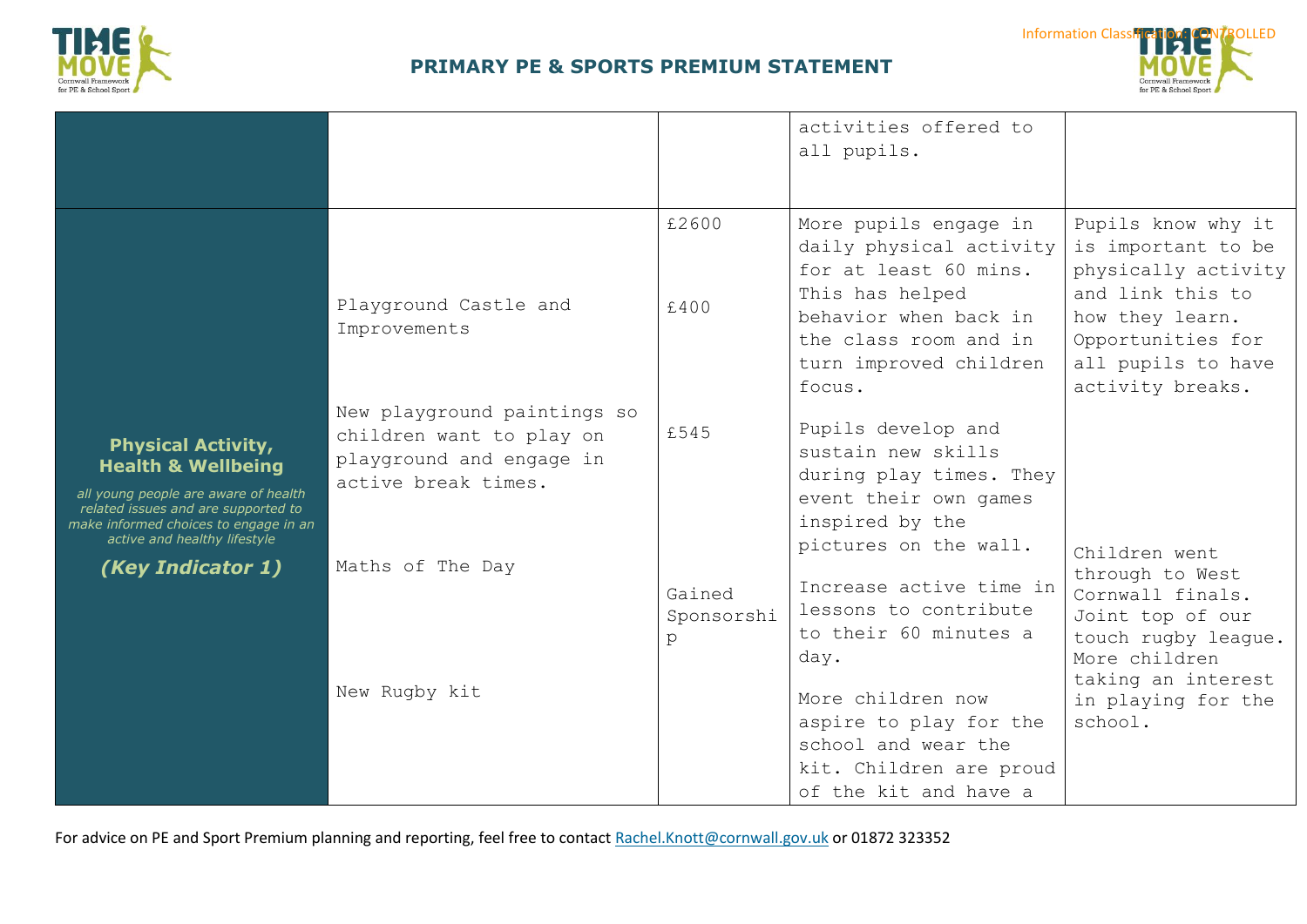



|                                                                                                                                                                                                                           |                                                                                                                                                                                                                                           |                      | new found confidence.<br>This helped them come<br>joint top of our<br>cluster touch<br>competition.                                                                                                                                              |                                                                                                                                                                       |
|---------------------------------------------------------------------------------------------------------------------------------------------------------------------------------------------------------------------------|-------------------------------------------------------------------------------------------------------------------------------------------------------------------------------------------------------------------------------------------|----------------------|--------------------------------------------------------------------------------------------------------------------------------------------------------------------------------------------------------------------------------------------------|-----------------------------------------------------------------------------------------------------------------------------------------------------------------------|
| <b>Diverse &amp;</b><br><b>Inclusive</b><br>provide a fully inclusive offer that<br>recognises the diverse needs of specific<br>groups and identifies tailored<br>opportunities for all young people<br>(Key Indicator 4) | Active Lunchtimes For All-<br>Teaching assistants<br>supporting sporting/active<br>sessions involving a range<br>of sports.<br>Targeted support to involve<br>the least active children by<br>running or extending school<br>sports clubs | £7898                | A greater portion of<br>less active pupils will<br>hopefully engage in<br>sports.<br>Learn new skills<br>Develop leadership<br>roles                                                                                                             | Bigger range of<br>opportunities will<br>continue to be<br>developed for<br>disaffected pupils.<br>Pupils will become<br>skilled in<br>developing their<br>own games. |
| <b>Competitions</b><br>Provide a well organised, appropriate<br>and enjoyable programme of<br>competitions and festivals for students<br>of all abilities<br>(Key Indicator 5)                                            | Use the Falmouth Sports<br>Partnership (HSP) and<br>Cornwall School Games to<br>provide children with high<br>quality Competition in a<br>variety of sports.<br>Staff cost to allow pupils<br>to go to sports tournaments                 | £1,060<br>£500<br>£0 | Increase amount of<br>pupils who can take<br>part in competition.<br>Engage a wider range of<br>pupils through varied<br>competitions. Children<br>gain experience of<br>different sports and<br>gain confidence through<br>sport. Children meet | More pupils take<br>part in<br>competitions.<br>More pupils gain<br>and experience a<br>different<br>competition.                                                     |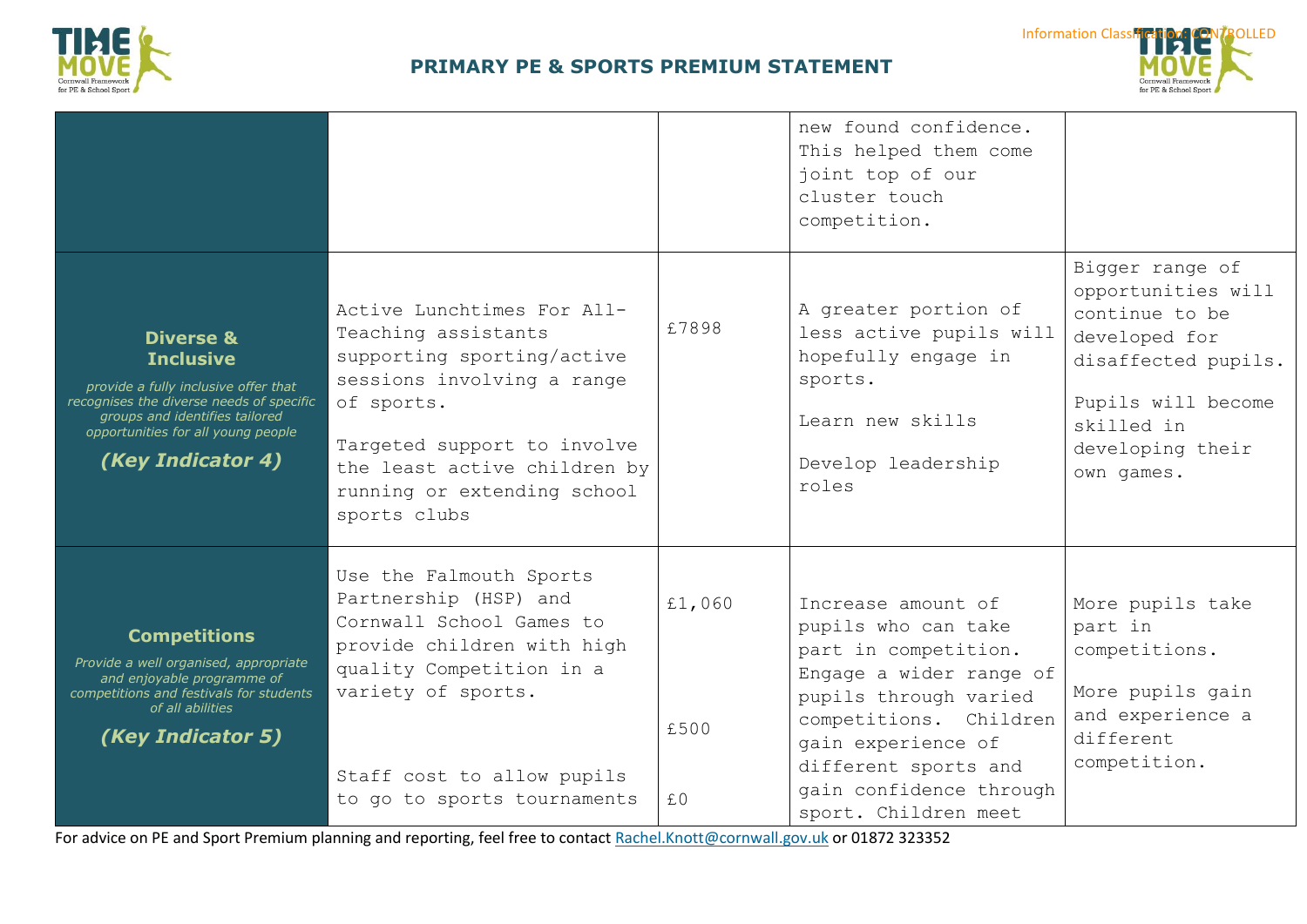



| during and after school.<br>Provide a cycle of<br>appropriate infant and<br>junior intra-school 'Packet<br>Ship' sports tournaments. | £200 | new people which has<br>helped with transition<br>to secondary school.<br>Emotional resilience<br>has been developed<br>through competition<br>which has had a<br>positive impact when<br>back in the classroom.<br>Many children are now | Provides the staff<br>member with own<br>knowledge on how to<br>run different<br>competition once<br>back in school.<br>Develop a greater<br>range of<br>competitions. |
|--------------------------------------------------------------------------------------------------------------------------------------|------|-------------------------------------------------------------------------------------------------------------------------------------------------------------------------------------------------------------------------------------------|------------------------------------------------------------------------------------------------------------------------------------------------------------------------|
| Hire of coach/ Minibus                                                                                                               |      | more confident in<br>taking risks in their<br>learning.<br>Enable the school to<br>take part in more<br>competition.                                                                                                                      | Children were able<br>to all go to next<br>round of swimming<br>gala which was in<br>school time and<br>difficult for<br>parents to drop<br>off.                       |
|                                                                                                                                      |      | All children represent<br>their Packet Ship and<br>learn how to work as a<br>team.<br>To enable children to<br>access more swimming<br>competition.                                                                                       |                                                                                                                                                                        |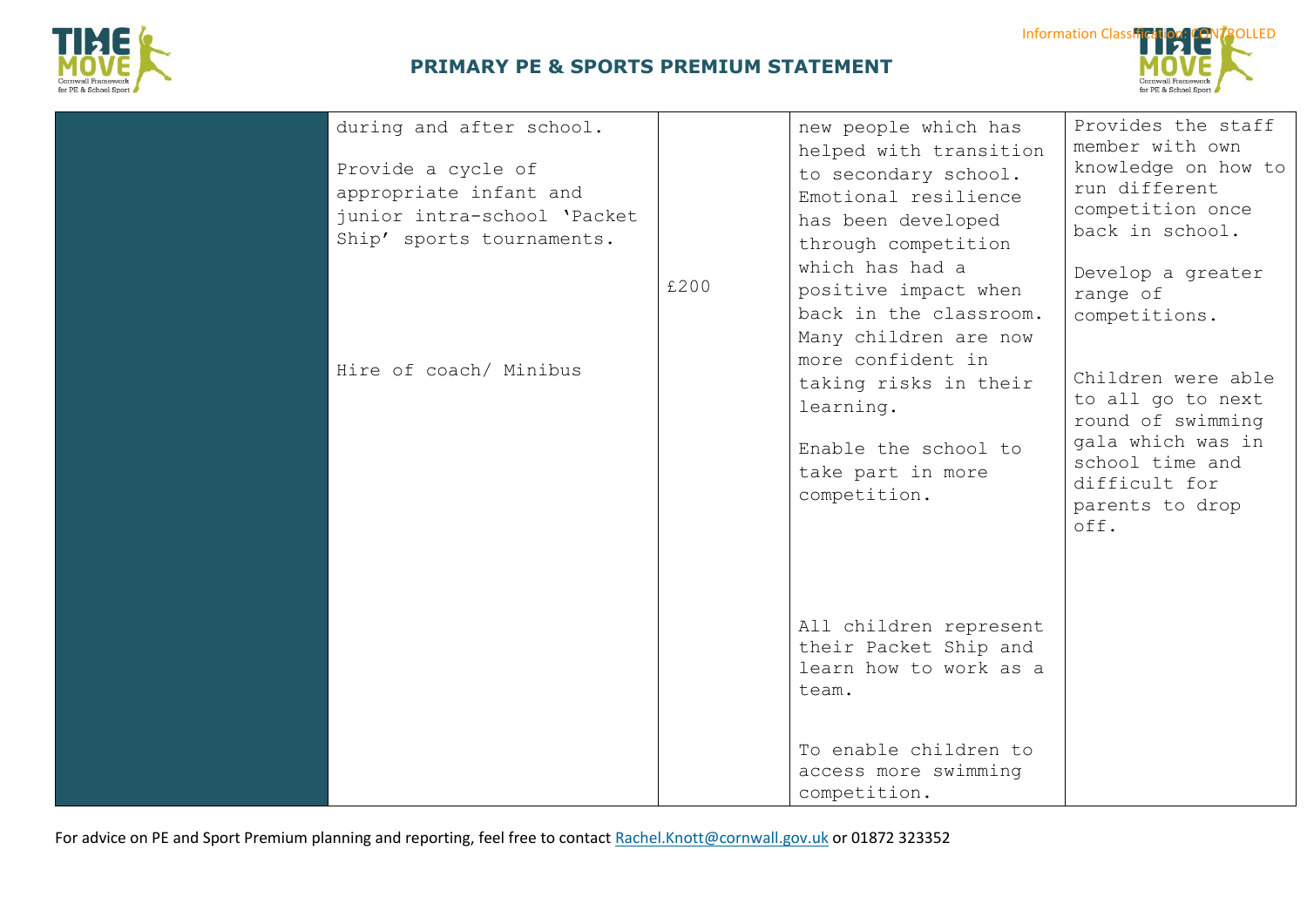



|                                                                                                                 | External Sports Coach<br>employed to assist in<br>targeted team-sports skills<br>based coaching during<br>session times alongside<br>teachers and running after<br>school team training events.                                        | £2500 | Increase staff skill<br>set and knowledge<br>through CDP. Children<br>have access to<br>afterschool clubs where<br>they learn and develop<br>a range of skills.                                                                                                                                                                                                   | Staff will have<br>better and more<br>secure knowledge.                                                                                                       |
|-----------------------------------------------------------------------------------------------------------------|----------------------------------------------------------------------------------------------------------------------------------------------------------------------------------------------------------------------------------------|-------|-------------------------------------------------------------------------------------------------------------------------------------------------------------------------------------------------------------------------------------------------------------------------------------------------------------------------------------------------------------------|---------------------------------------------------------------------------------------------------------------------------------------------------------------|
| <b>Leadership, Coaching</b><br>& Volunteering<br>provide pathways to introduce and<br>develop leadership skills | Through the school<br>parliament, set up and<br>appoint this year's Sports<br>Leaders. The Leaders to<br>assist in overseeing and<br>promoting active play and<br>exercise etc. They also run<br>inter competitions and<br>Sports Day. | £20   | Help create active play<br>times. Improved pupil<br>self-esteem, confidence<br>and willingness to lead<br>physical activity.<br>Children develop<br>leadership skills.<br>Raise awareness of PE.<br>Lead and plan Inter<br>school competition.<br>Children independently<br>choose to take part in<br>physical activity<br>without the<br>encouragement of adults | The children in<br>y5/y6 pupils will<br>develop new skills<br>in how to organise<br>and prepare events.<br>They will gain<br>confidence in<br>leading groups. |
| <b>Community</b><br><b>Collaboration</b>                                                                        | Access quest speakers from                                                                                                                                                                                                             |       | Raise the profile of<br>different sports and                                                                                                                                                                                                                                                                                                                      | Links established<br>with a broad range                                                                                                                       |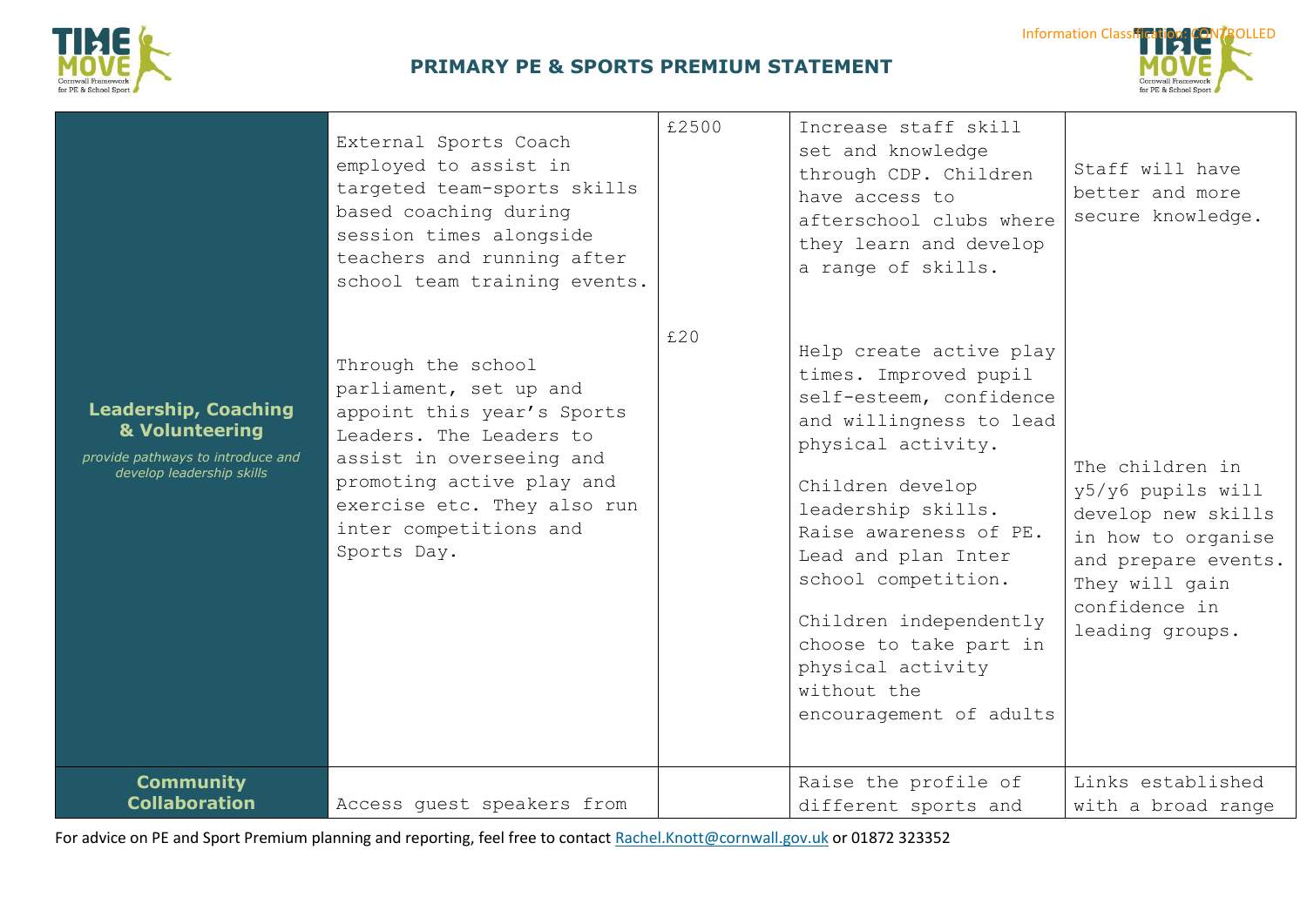



| ensure opportunities for young people of<br>all abilities to extend their school<br>activity transitioning into sustained<br>community based sport | sports and activity<br>organisations to present and<br>discuss a range of sports<br>and opportunities outside of<br>school.<br>Work with Falmouth Sports<br>Centre through Tennis | £100                                    | gain understanding and<br>confidence in a range<br>of sports.<br>Established links so<br>more children can<br>access the club.                                               | of sporting stars.<br>More children have<br>signed up to<br>weekend tennis<br>coaching.                                                               |
|----------------------------------------------------------------------------------------------------------------------------------------------------|-----------------------------------------------------------------------------------------------------------------------------------------------------------------------------------|-----------------------------------------|------------------------------------------------------------------------------------------------------------------------------------------------------------------------------|-------------------------------------------------------------------------------------------------------------------------------------------------------|
| <b>Workforce</b><br>increased confidence, knowledge and<br>skills of all staff in teaching PE & sport<br>(Key Indicator 3)                         | Use Sports Coaches and PE<br>passport<br>TA training for active lunch<br>time.                                                                                                    | As Above<br>£200<br>Total<br>£17,477.78 | Raise teachers' and TAs<br>confidence even<br>further. Promote new<br>knowledge and skills.<br>Help all staff<br>understand the need to<br>be physically active<br>each day. | Staff to be aware<br>of the health<br>benefits of being<br>active. They gain<br>further knowledge<br>and confidence that<br>they can take<br>forward. |

The key changes from September 2018 are:

- You cannot use funding for capital expenditure
- Updated guidance for Swimming spend and Active Mile initiatives (see below)
- New reporting deadline (31 July 2019 info below)